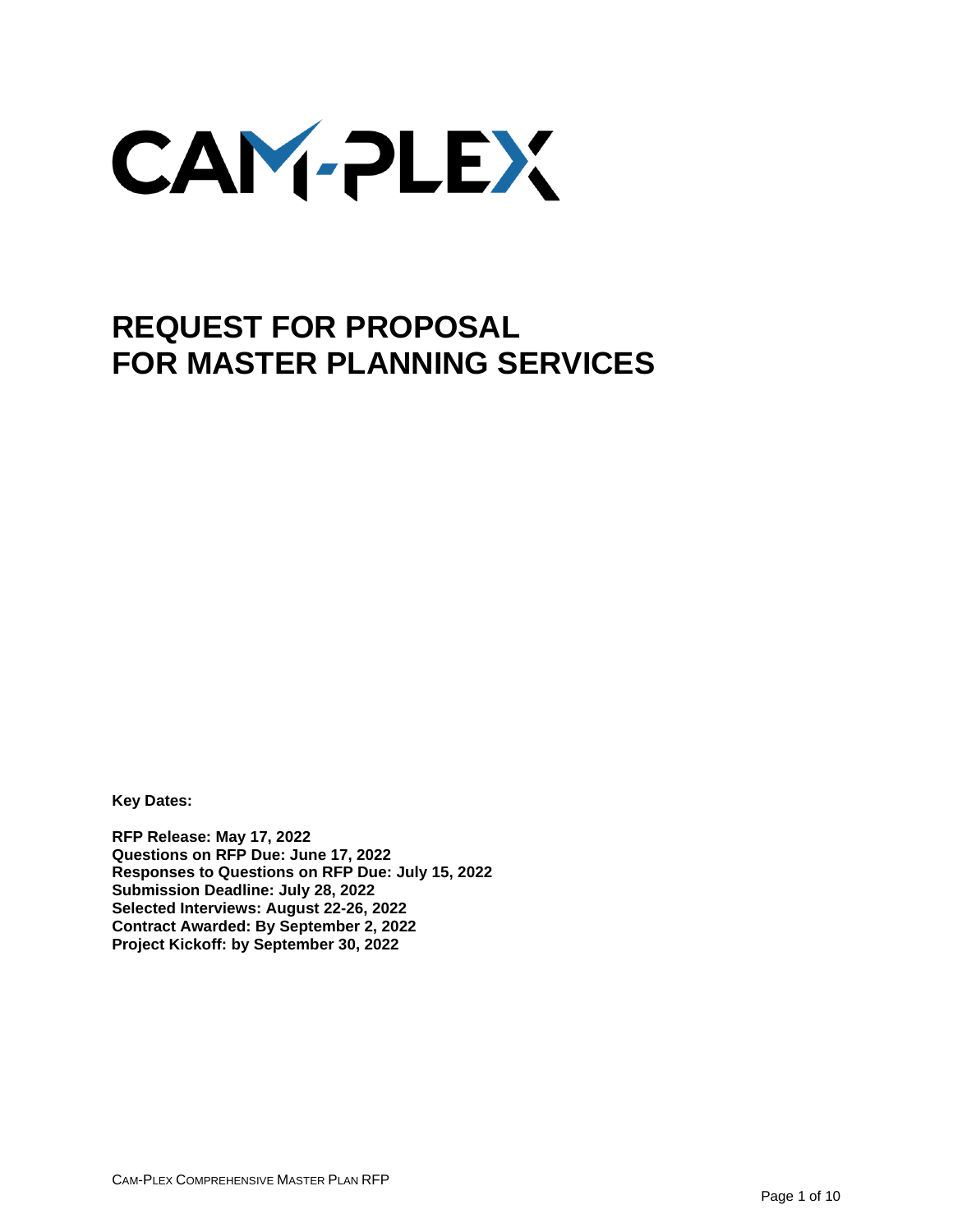# **Invitation to Propose**

The Campbell County Public Land Board (CCPLB) invites your firm to submit a proposal to assist in the development of a comprehensive master plan for the Cam-Plex Multi Event Facilities located in Gillette, WY.

# **Proposals must be received on or before 4:00 PM, July 28, 2022.**

The Campbell County Public Land Board requests:

- 1. Proposals may be emailed to masterplan@cam-plex.com.
- 2. Please attach a separate cost proposal. Cost proposals should be broken down by project phase as defined below.

The Campbell County Public Land Board will evaluate and rank each of the proposals to determine the most qualified firm. CCPLB may also contact the firm(s) to schedule presentations and/or interviews.

Any questions from your firm regarding this request for proposals must be received by the CCPLB contact before July 15, 2022, via email at masterplan@cam-plex.com. **No phone calls will be accepted.**

*Addenda to this request, if any, including written answers to questions, will be posted on the Cam-Plex website, www.camplex.com, under the project heading.*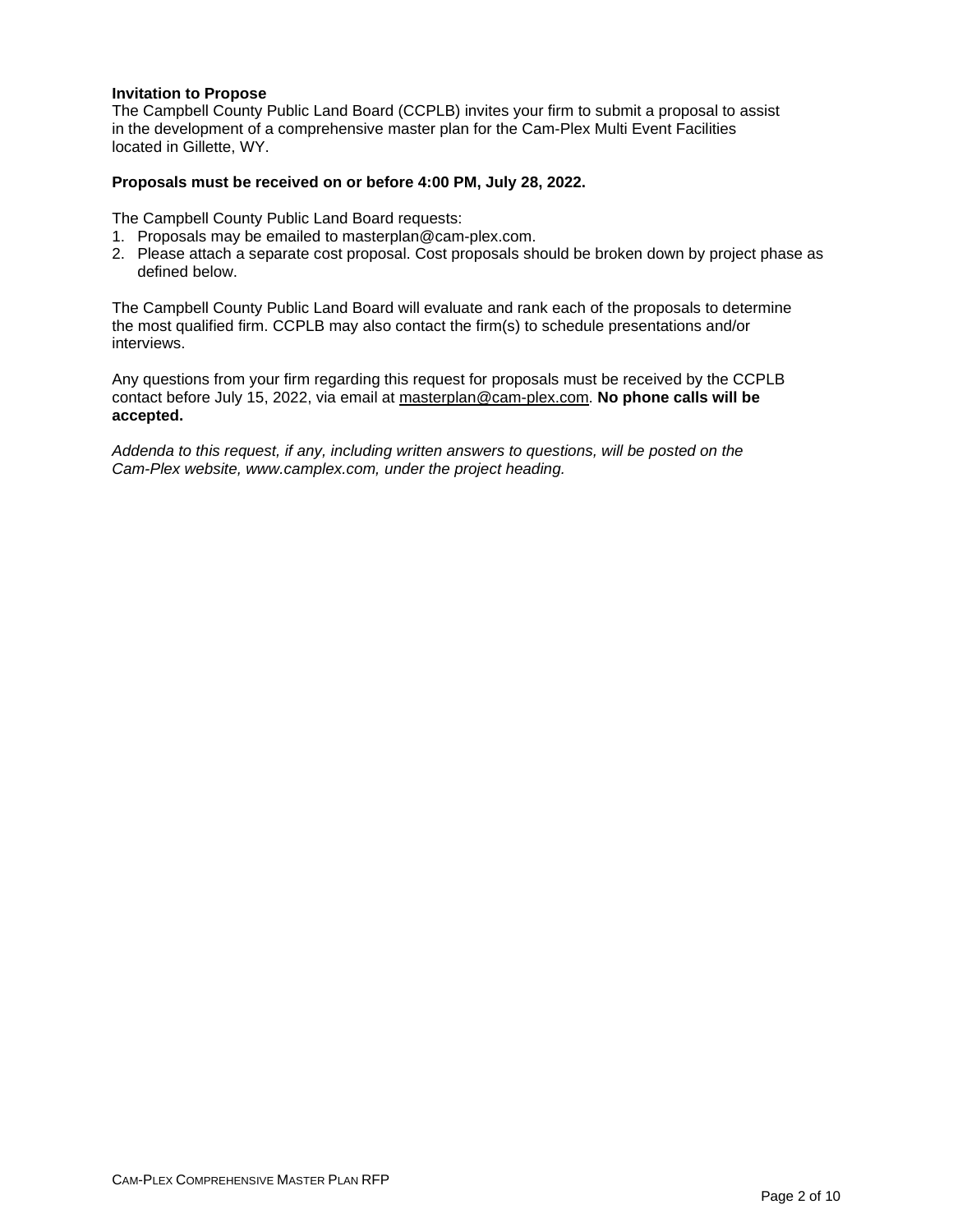# **Introduction**

Cam-Plex is experiencing growth and unique opportunities. Thus, the Campbell County Public Land Board (CCPLB) seeks assistance from qualified firms in developing a Comprehensive Master Plan to help guide policy decisions and serve as a development road map for the CCPLB and its funding partners, the Campbell County Commission and City of Gillette. The planning process shall include robust community outreach and engagement, with public visioning and partnership building. Proposals shall include recommended strategies, methods, and resources for successfully completing each element of the project.

For context, here are a few examples of events booked or being considered. These events, the existing book of business, and opportunities not yet identified are to be considered as part of the master planning process.

- We have secured the International Pathfinder Camporee, a week-long, 60,000-person event which takes place in 2024. The event reoccurs every five years.
- The Camporee requires an amphitheater which will begin construction in 2022.
- The amphitheater also creates the opportunity to develop music festivals and other large outdoor concerts.
- We could win a long-term contract with the National High School Rodeo Association for their two annual youth rodeos. However, the contract requires a new facility for their use.

# **Arial View of CAM-PLEX**



CAM-PLEX Multi-Event Facilities is in Gillette, Wyoming on over 1,000 acres. Located on the high rolling plains of Northeast Wyoming, CAM-PLEX's exciting and diverse facilities can be customized as the perfect site for any event.

CAM-PLEX features a performing arts theater, a convention/exhibit hall, two large multi-purpose pavilions, rodeo grounds, RV campgrounds, and a 21-acre park and picnic area. The CAM-PLEX facilities host a diverse range of local, regional, and national events.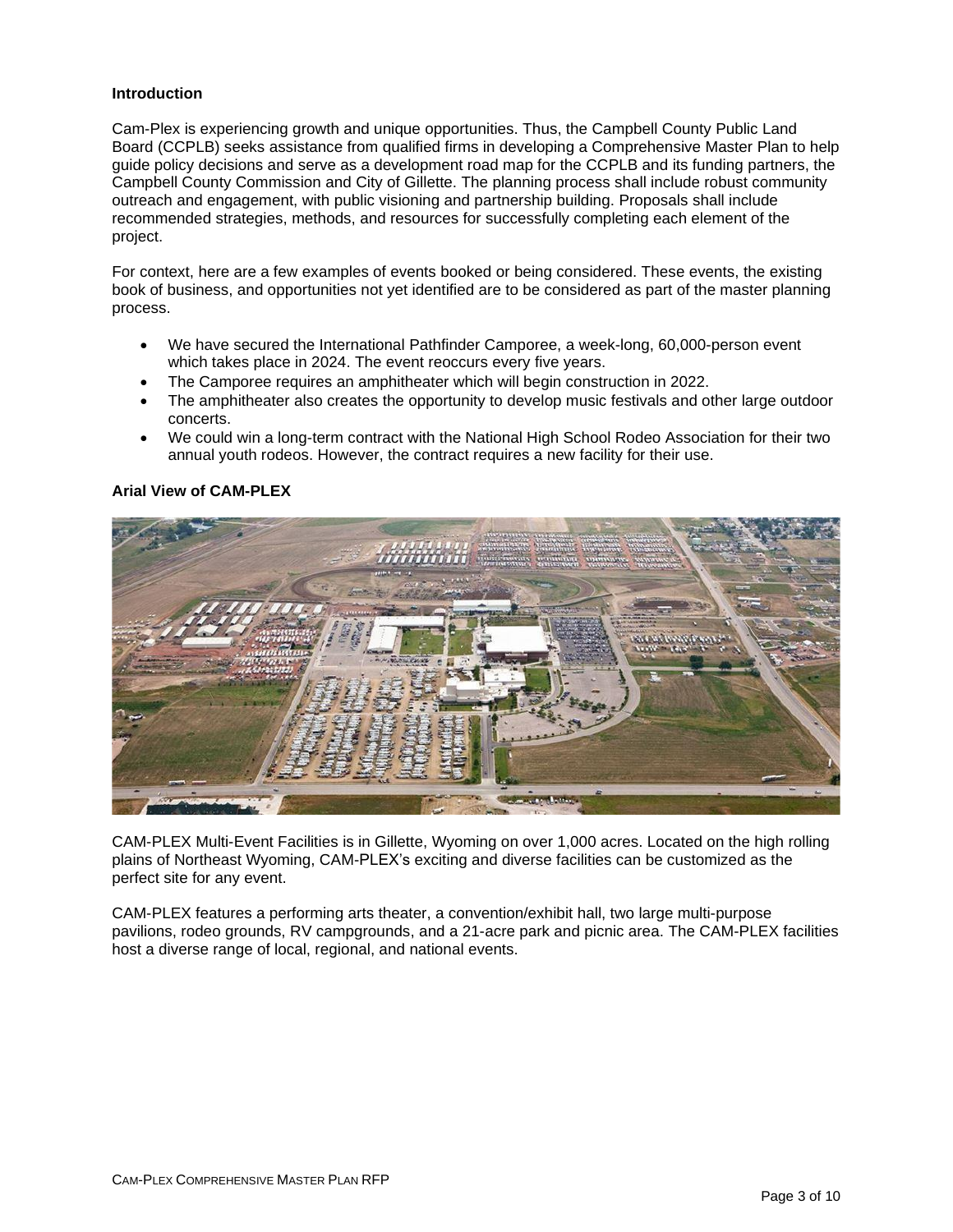# **Project Overview**

The CCPLB envisions a three-phase process for creating the Master Plan. The following sections detail the type of work envisioned and deliverables required during each phase. However, recommendations on the project process based on your firms experience and/or industry best practices are encouraged.

It is CCPLB's intention to achieve these goals in a timely manner. The proposed schedule for completion of this project is nine (9) months from the time the contract is signed. Close collaboration between CCPLB, staff, and the consulting team will be expected from the beginning of this project.

# **Project Goals and Objectives**

Through open, reasoned, and comprehensive discussion involving the CCPLB, CAM-PLEX Management, and community stakeholders, the goals of the project are to build a Comprehensive Master Plan for the facility that will include:

- An assessment of existing facility uses, as well as a critical comparison between existing conditions and future opportunities, needs, and priorities.
- An economic impact study that compares market segments and ROI.
- The vision for desirable and sustainable facility use.
- Strategies for ensuring the final master plan document is viable for at least five years, and that future updates to the plan build upon the work done during the update process, including protocols for reviewing/updating the master plan.
- A comprehensive framework for sustainable and fiscally responsible development, including maintenance and replacement planning.
- Quantitative performance measurement for return on investment (ROI) of new property, taxes generated by market segment versus long term maintenance costs to support the public infrastructure required for such projects.
- During all project phases, consultant will employ effective and easy to understand communication strategies such as data visualization techniques to disseminate, share, and educate relative to the planning process and outcomes.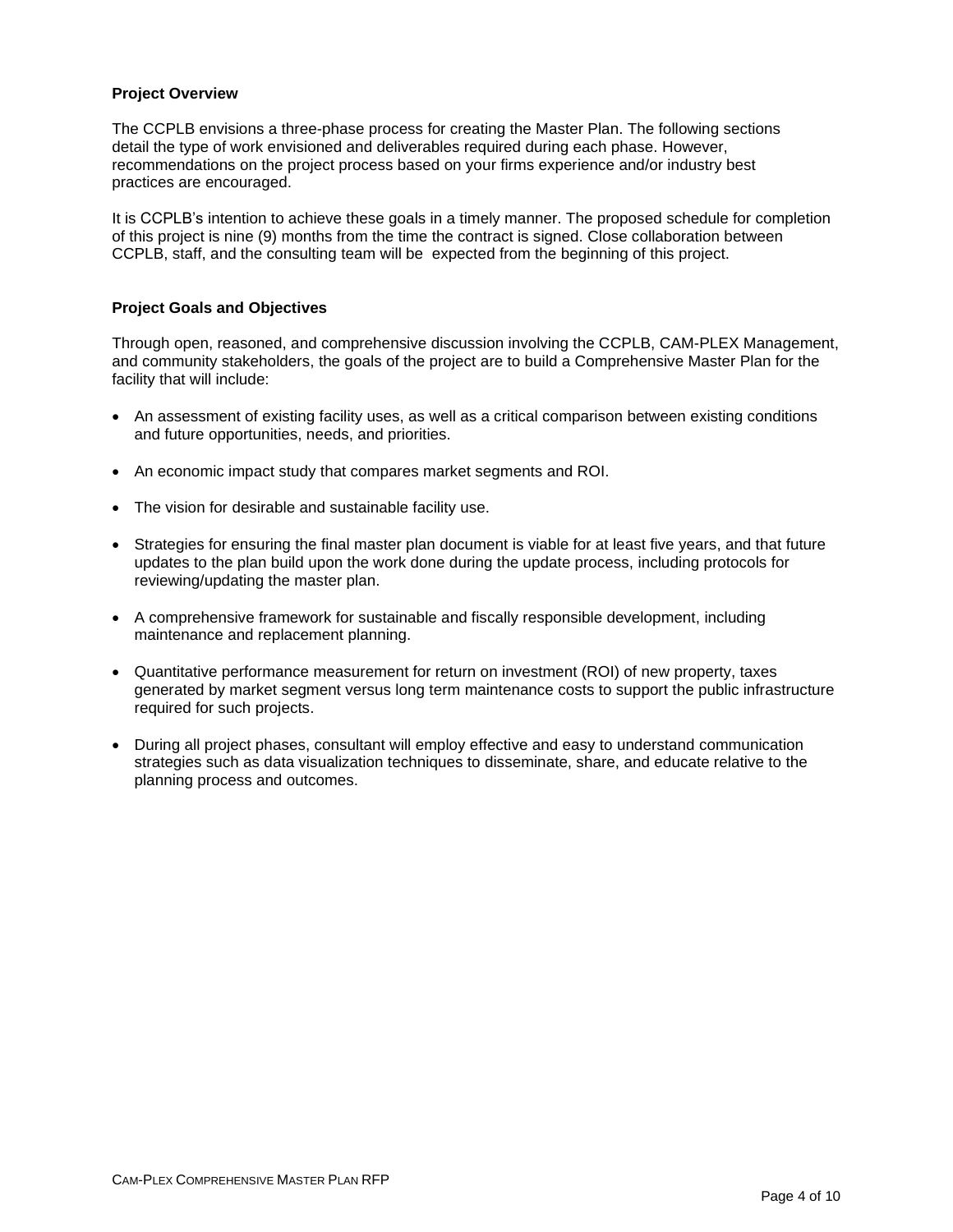# **Phase 1 : Planning / Information Gathering / Economic Impact Study**

During the initial project phase the consultant will work with CCPLB, and Cam-Plex staff to identify growth areas for the facility, build community support for the planning project, and develop clear strategies for achieving Phase 2 goals. Phase 1 processes include, but are not limited to:

- 1. Identify community leaders, representing a diverse range of stakeholder interests, who will serve on a project steering committee. Consultant should clearly define the roles and responsibilities of the steering committee, as well as the size and makeup of the committee.
- 2. Complete a walk-through of the Cam-Plex, assessing existing conditions.
- 3. Complete an economic impact study of the facility, including market trend analysis, facility usage, and economic impact of various market segments. Impact analysis will include both direct (revenues to Cam-Plex) and indirect (sales tax revenues to the community) spending by market segment.
- 4. Develop and implement a plan for rigorous public engagement, including social media and traditional media platforms, and in person public meetings.
- 5. Develop approaches to inform and educate all stakeholders about the economic development of various market segments.

# **Meetings:**

Consultant is requested to attend minimum of three (3) in person meetings:

- 1. Project Kick-off / Facility Walk Through
- 2. Minimum one (1) in person meeting with Steering Committee
- 3. Phase 1 Deliverable Presentation

Additional meetings can be held via Zoom or alternate digital platform to keep consultant travel costs at a minimum.

# **Timing:**

It is anticipated that Phase 1 will be completed within a four (4) month time frame.

# **Phase 1 Deliverables:**

Deliverables should be presented in an easy to read, visually appealing manner. It is the intention of the CCPLB to make all information readily available to the citizens of Campbell County.

- 1. Monthly project updates to be submitted to the Executive Director of Cam-Plex.
- 2. Identification of Steering Committee.
- 3. Assessment of current facility conditions.
- 4. Results of economic impact study.
- 5. Results of public engagement campaign.
- 6. Final Phase 1 narrative report outlining a critical comparison between existing conditions and future opportunities, needs, and priorities, as discovered during Phase 1 activities.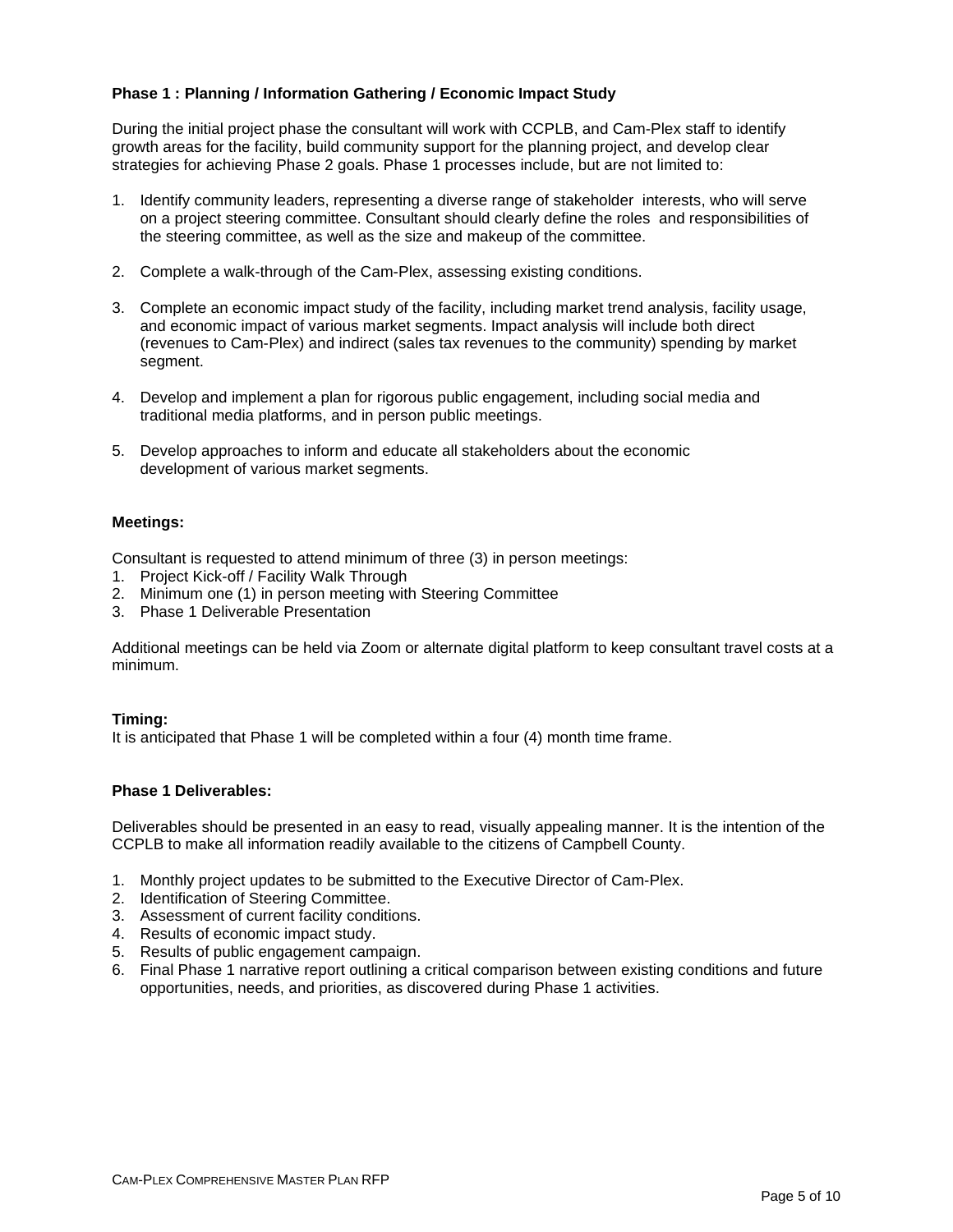# **Phase 2: Draft Master Plan Development**

This phase of the project will focus on refining facility goals and priorities, as well as implementation strategies based on the data gathered during Phase 1. Conceptual facility plan options will also be generated during this phase. Phase 2 processes include, but are not limited to:

- 1. Facilitate the creation of the goals, objectives, and strategies to be included in the facility master plan utilizing information gathered in Phase 1 and CCPLB/staff knowledge.
- 2. Develop strategies for mediating policy conflicts between development goals and current policy. The consultant should work to understand the needs of competing interest groups and provide recommendations for reconciling these competing ideas.
- 3. Synthesize the data gathered during this phase and previous phase into recommendations and long-term facility use strategies, including any facility upgrades, and new capital investments. These recommendations will match the Board's vision and goals for Cam-Plex.
- 4. Generate three (3) high level conceptual facility and land use plans, with recommended timelines for phased new capital construction (if any), infrastructure requirements, local zoning restrictions, repair, and maintenance plans. Consultant should include consideration of results of economic impact study completed in Phase 1 for maximum economic benefit to the Cam-Plex. The CCPLB will provide feedback on the plans, which will be utilized by the consultant to prepare the final Master Plan in Phase 3.

# **Meetings:**

Consultant is requested to attend minimum of two (2) in person meetings:

- 1. One to two work sessions with CCPLB and Cam-Plex Staff
- 2. Phase 2 Deliverable Presentation (may be proposed as digital meeting)

Additional meetings can be held via Zoom or alternate digital platform to keep consultant travel costs at a minimum.

# **Timing:**

It is anticipated that Phase 2 will be completed within a three (3) month time frame.

# **Phase 2 Deliverables:**

Deliverables should be presented in an easy to read, visually appealing manner. It is the intention of the CCPLB to make all information readily available to the citizens of Campbell County.

- 1. Monthly project updates to be submitted to the Executive Director of Cam-Plex.
- 2. Final Phase 2 narrative report outlining recommended development strategies, including consideration of capital investments and ROI.
- 3. Three (3) high level Conceptual Facility and Land Use Plans, with appropriate long-term (5-10 year) capital plans including repair and maintenance recommendations.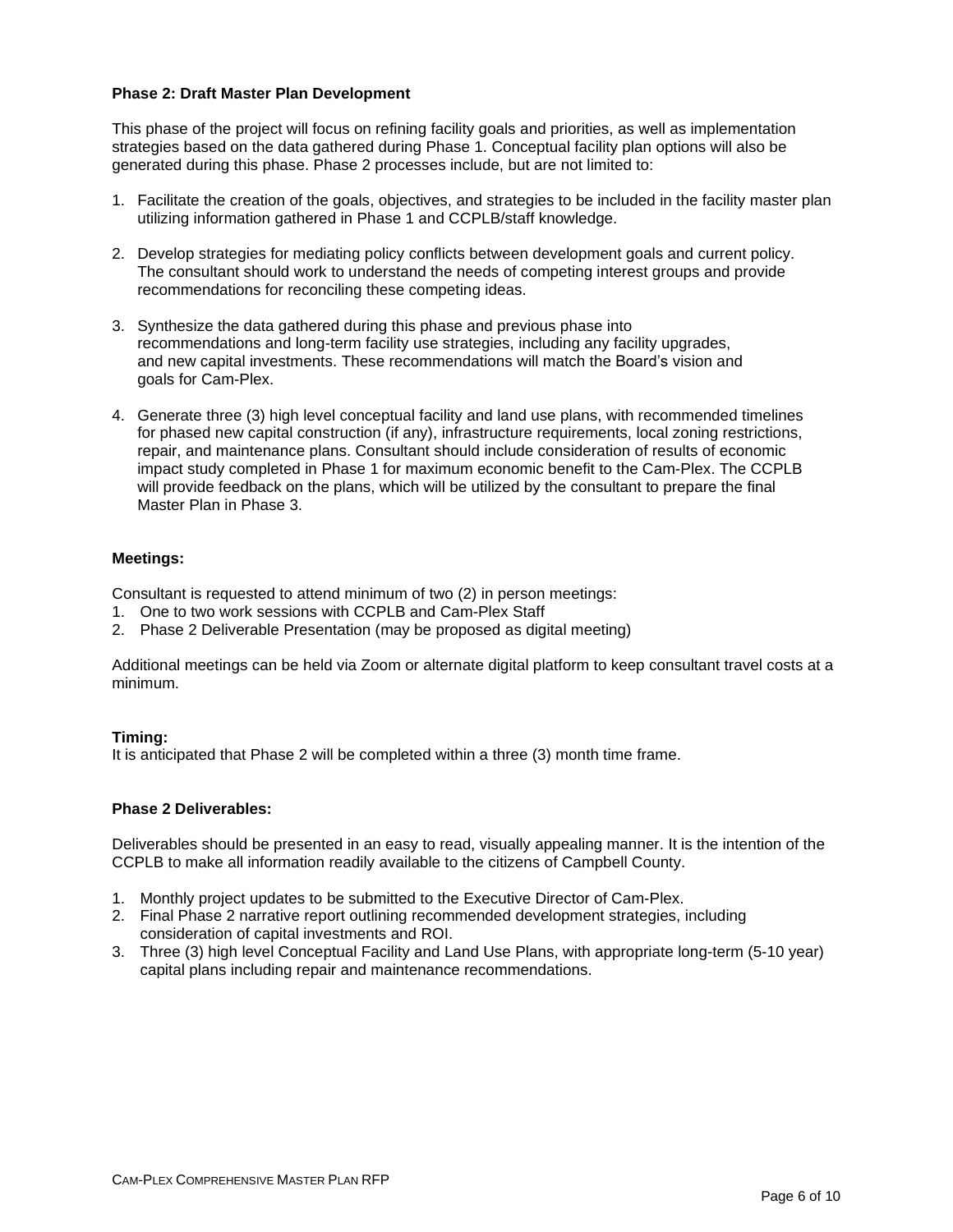# **Phase 3: Final Master Plan Development**

In the final phase of the project, it is expected that the consultant will streamline recommendations based on work completed in the previous two project phases, to provide CCPLB with a robust Master Plan for the Cam-Plex. Processes in this phase include, but are not limited to:

- 1. Ensuring the final document format is useful and educational to all residents of Campbell County and Cam-Plex customers, with emphasis on data visualization.
- 2. Synthesizing the comments and suggestions generated in this phase into policy and implementation recommendations which match the Board's vision and goals.
- 3. Presentation the final Master Plan document to the CCPLB, Cam-Plex staff, funding agency representatives, and the public.

#### **Meetings:**

Consultant is requested to attend minimum of two (2) in person meetings:

- 1. One to two work sessions with CCPLB and Cam-Plex Staff
- 2. Final Project Presentation

Additional meetings can be held via Zoom or alternate digital platform to keep consultant travel costs at a minimum.

#### **Timing:**

It is anticipated that Phase 3 will be completed within a two (2) month time frame.

#### **Phase 3: Deliverables**

Deliverables should be presented in an easy to read, visually appealing manner. It is the intention of the CCPLB to make all information readily available to the citizens of Campbell County.

- 1. Monthly project updates to be submitted to the Executive Director of Cam-Plex.
- 2. Final narrative report covering all three phases of the project, outlining priority growth areas for the Cam-Plex facilities, recommended facility upgrades, and new capital construction.
- 3. Final Conceptual Facility and Land Use Plan, with appropriate long-term (5-10 year) capital plans including repair and maintenance recommendations.
- 4. All digital working files, including all data files, generated during the project.
- 5. All meeting materials utilized in any public engagement sessions.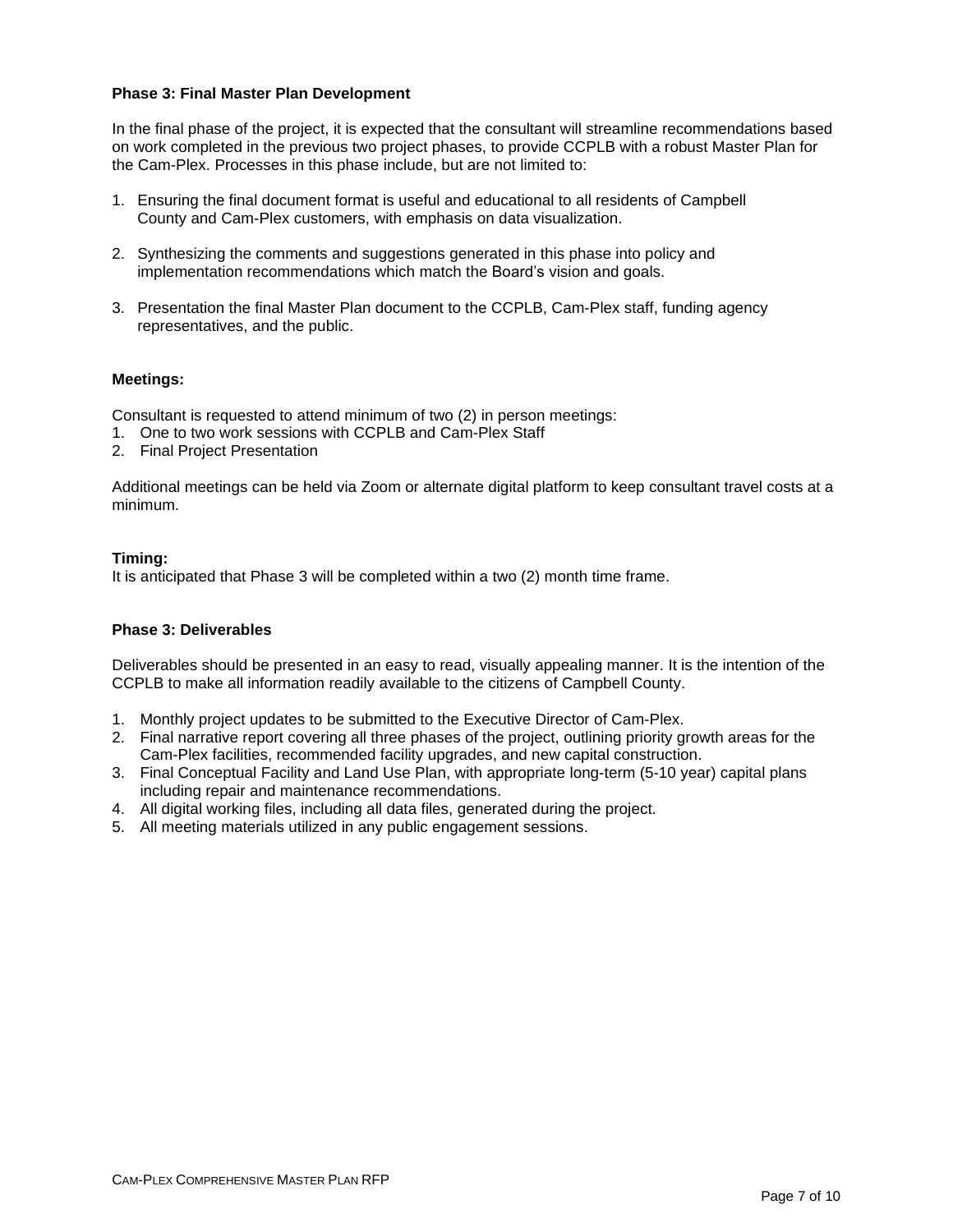# **Submittal Information**

# **General Instructions**

Each proposer is expected to examine the proposal specifications and the proposal preparation instructions associated with this Request for Proposal (RFP). Failure to do so will be at the proposer's risk. Proposals must contain a transmittal letter on the firm's letterhead signed by the contractual officer. The transmittal letter should include:

- 1. The full name of the proposer, its office location, website URL, address(es), phone number(s), email address and number of years providing the services requested.
- 2. The form of business and state of incorporation or in which it is licensed to operate.
- 3. A brief description of the firm, including number of years the firm has been in existence, range of professional services, specific experience, and expertise as it relates to the project scope.

If the proposer consists of a team or joint venture, an authorized representative of each participating organization is required to sign the letter. Respondents must include a chart or diagram explaining the intended form and structure of any proposed partnership or joint venture.

The proposal must meet the following requirements:

- 4. Proposal must be no more than 25 pages in length.
- 5. Page numbers at the bottom of each page.
- 6. Font size must be at least 10-point.

Proposals may be emailed to masterplan@cam-plex.com by the time specified in the RFP.

CCPLB will not be responsible for late deliveries, Internet outages, etc. Please ensure all responses to this RFP are received on or before July 28, 2022. Any proposals received after the time specified will not be considered.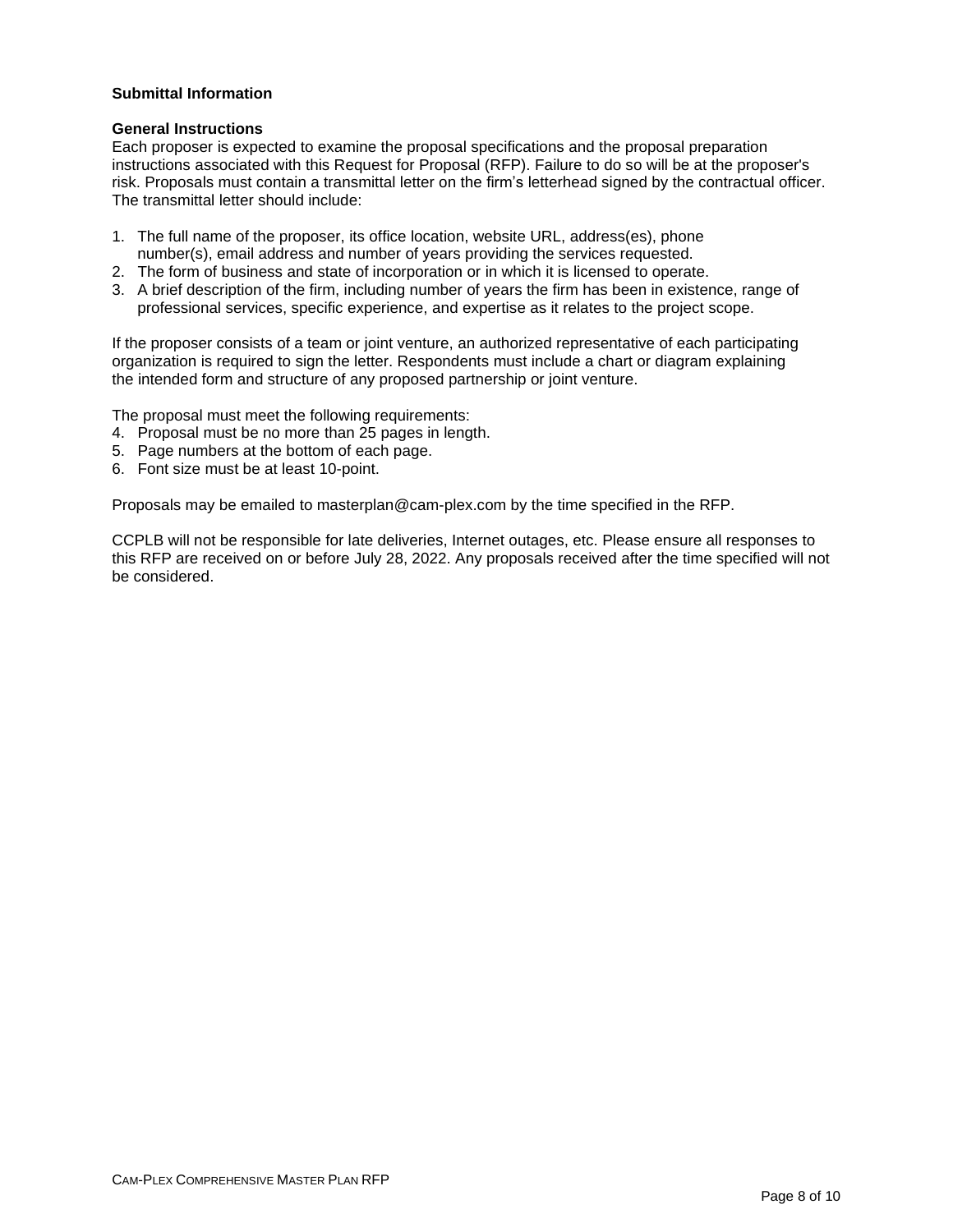# **Proposal Specifications**

Proposals shall include, but shall not be limited to the following items:

# **Technical Approach**

A narrative description of the approach(es) to be used to accomplish project goals.

- 1. Explain your method for project development. Highlight any aspects of your method that are unique or innovative. Specify its benefits to CCPLB and/or the project.
- 2. A list of draft and final products to be produced as part of the plan.

# **Key Personnel**

List the key personnel, along with their work experience, that will be assigned to the project, including any specialist outside the firm that will be employed for the project.

- 1. Project Manager (attach resume)
- 2. Other key personnel (attach resumes)

# **Availability and Capacity**

Identify the location of the office where most of the work is to be performed and outline your staff's availability and capacity in the required skill classes necessary to accomplish the work. Break the staffing down by the number of professionals, technicians, and other specialists and indicate the number of each available for assignment to this project.

- 1. Prior Experience
- 2. List and briefly describe the experience of the firm's personnel on similar projects that demonstrate facilitation and consensus building. Provide a representative listing of projects performed by the firm which are like the proposed project.

# **Project Schedule**

Considering CCPLB's proposed project schedule and the time needed for the project development, provide, and discuss your firm's schedule for the various elements of the project to meet the proposed completion date.

- 1. Proposed project schedule (such as a Gantt Chart).
- 2. Proposed timeframes for meetings between the consultant team, CCPLB, Cam-Plex Management, and steering committee members about the progress of the project.

# **List of Customer References**

List at least three customers who have contracted with the proposer for comparable services. The following information should be included for each customer:

- 1. Company name, address, phone number, and company contact (name and position)
- 2. Brief description of service performed

# **Cost Proposal**

Provide a detailed cost breakdown for the project, by phase. The Cost proposal shall be submitted in conjunction with the other required responses in a separate digital file labeled as 'Cost Proposal'.